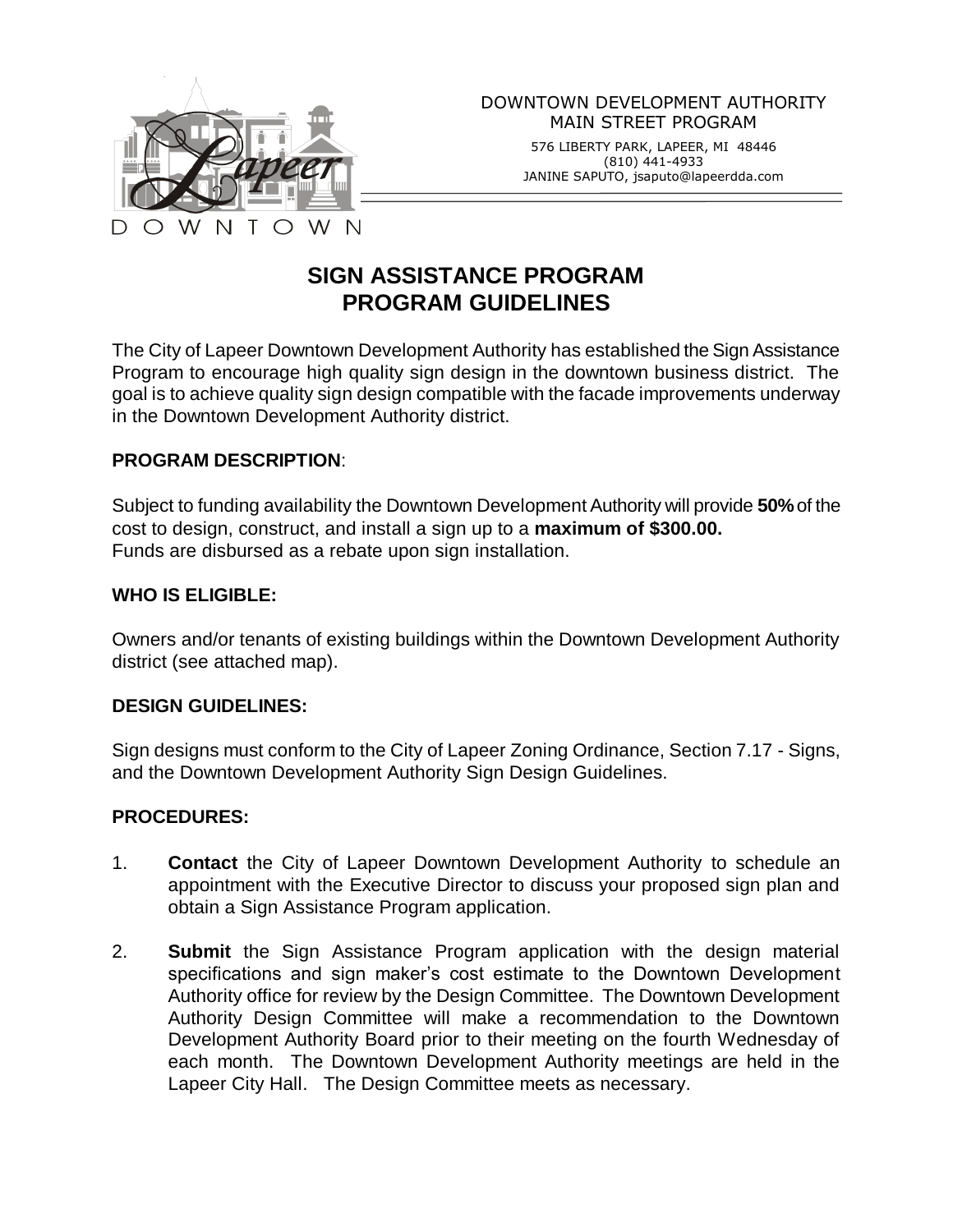- 3. Assuming funding availability and upon approval of the Downtown Development Authority Design Committee, the applicant will receive a Sign Assistance Program commitment letter from the Downtown Development Authority Executive Director.
- 4. The applicant must arrange for sign construction and installation in accordance with the approved sign design. Any changes in approved work must be authorized in advance by the Executive Director of the Downtown Development Authority. Significant modifications must be approved by the Design Committee.
- 5. Provide Downtown Development Authority with proof that the sign has been paid for (canceled checks and paid invoices).
- 6. Downtown Development Authority disburses funds directly to the applicant upon installation of the sign consistent with the approved plans.
- **NOTE:** Downtown Development Authority approval of a sign grant does not constitute approval of the sign permit by the City of Lapeer. Conversely, approval of the sign permit by the City does not in any way guarantee receipt of sign assistance from the Downtown Development Authority. A sign permit must be obtained from the City of Lapeer Building Department located at 111 Howard Street, Lapeer, Michigan.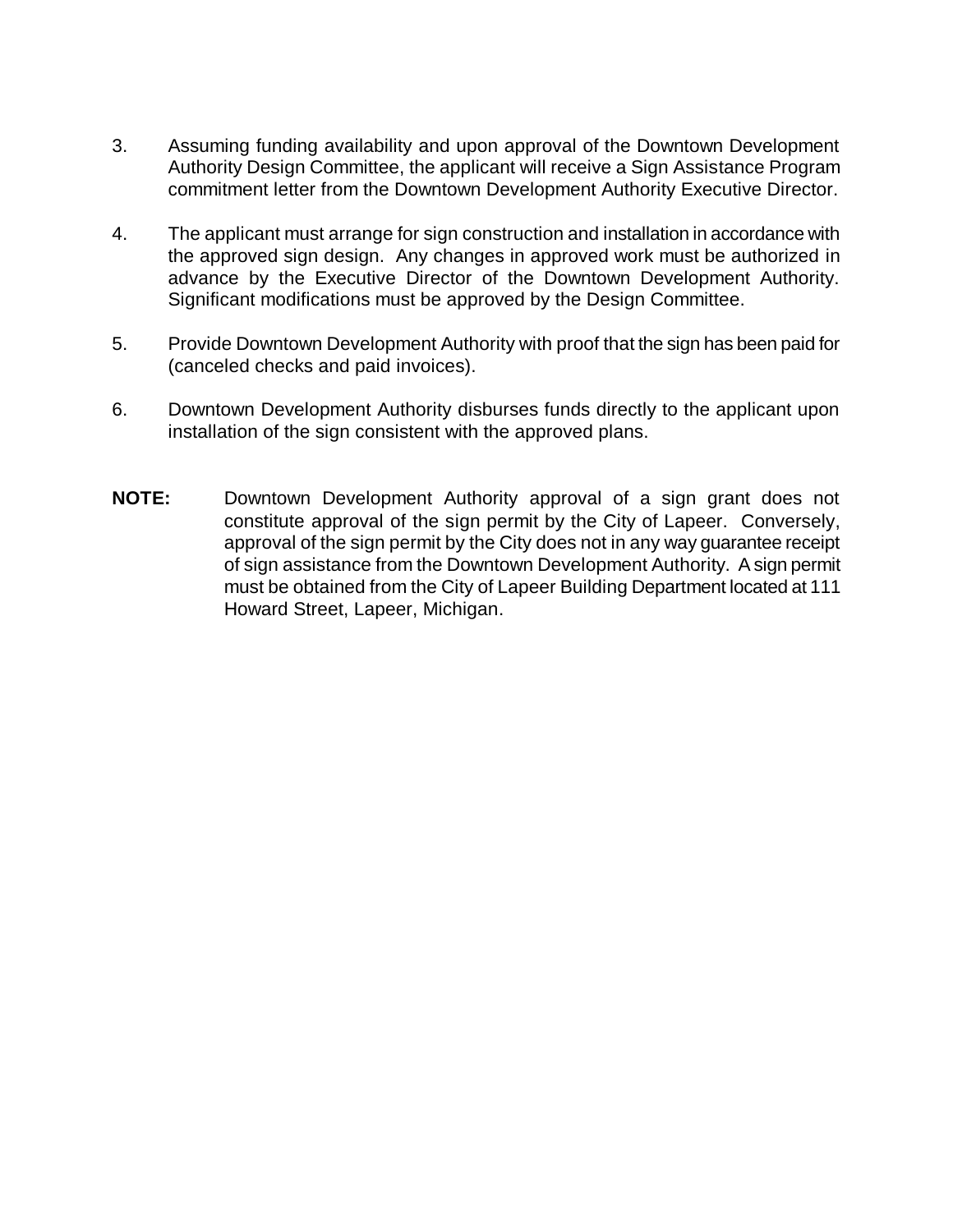## **LAPEER DDA DISTRICT SIGN DESIGN GUIDELINES**

**ALL SIGNS,** whether or not receiving funds through the Sign Assistance Program, shall be prepared by a sign professional. Hand-lettered or stenciled signs are prohibited, with the exception of signs advertising restaurant daily specials.

## **APPLIED SIGNS: FLAT, FIXED WALL SIGNS**

The location and size of signs on any building should relate to the architectural character of that particular structure. A sign should never be so large as to overpower a facade, nor obscure a building's architectural features.

#### **Recommendations**:

- 1. Wall signs should be located above the entry to the store in order to relate to the pedestrian. The best areas for signs are those placed on the facade which contain continuous, flat surfaces which are void of windows, doors, or architectural details. When a building has a lentil strip or sign board as part of its facade, locate the sign directly on it.
- 2. When a facade contains more than one sign, they should compliment each other in shape, color, size, and lettering style.
- 3. The message on signs should be kept simple. Keep wording to a minimum so that it can easily and quickly be read.

## **HANGING SIGNS**

Small scale pedestrian oriented hanging signs are an effective method of advertising a business. Usually located near the entrance, these signs serve not only to inform the pedestrian of the name of the store and goods sold within, they also locate the entry and provide a rhythmic motion along the sidewalk. A particular type of hanging sign, called an icon sign, depicts a physical object, such as a shoe, and is an effective means of advertising with the minimum amount of lettering.

#### **Recommendations:**

- 1. Hanging signs should be oriented toward the pedestrian and located so that they do not interfere with passage.
- 2. The size and placement of hanging signs should be compatible with the facade upon which they are attached.
- 3. If illuminated, the lighting of hanging signs should be compatible with the design of the sign.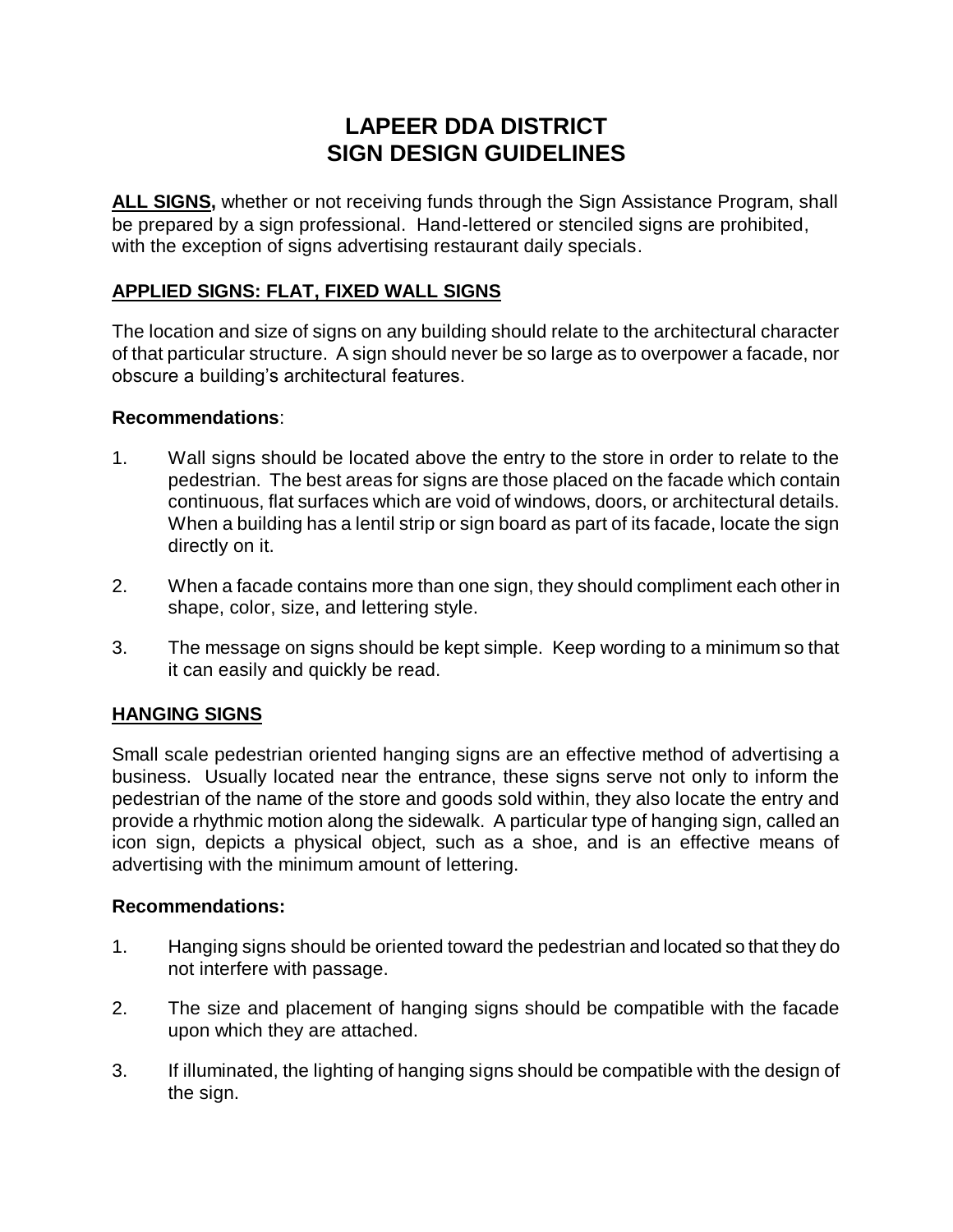- 4. Avoid exposed guide wires and cables where possible.
- 5. Current City ordinance prohibits signs projecting into the public right-of-way.

#### **WINDOW AND DOOR SIGNS**

Window and door signs can be convenient ways of providing pedestrian-scaled signs downtown. Permanent window and door signs are usually painted on glass or constructed of applied vinyl letters. Gold-leaf or neon can also make attractive window and door signs.

#### **Recommendations:**

- 1. Window and door signs should be applied so that they do not obscure visibility of the display windows or entrance.
- 2. Permanent window and door signs should not occupy more than 25% of the total glass area on which they are displayed. Such signs should compliment other signs on the facade.

## **SIGNS ON AWNINGS**

Signs on awnings can be a viable solution to providing identification for a business. Considering the cost as well as the life span of modern fabrics used for fabric awnings, these signs can provide effective and long lasting advertising. Signs attached or incorporated into more permanent types of awning materials can also be effective communicators.

#### **Recommendations:**

- 1. Signs on awnings should be color coordinated with the sign or awning and the rest of the building's facade.
- 2. Signs on awnings should be located on the vertical portion of the awning for maximum visibility.

## **SIDEWALK SIGNS**

Portable Sidewalk Signs can be used to advertise sales, daily specials, other special events or promotions, or general advertisement. To maintain a cohesive aesthetic appearance in Downtown Lapeer, examples of suggested sidewalk sign designs are included at the back of this booklet. All sidewalk sign designs are subject to the approval of the DDA.

Sidewalk signs must be used with due consideration of pedestrian traffic and weather conditions, and therefore shall be professionally constructed in such a way as to avoid tipping or blowing over, to the greatest extent possible. All sidewalk signs must be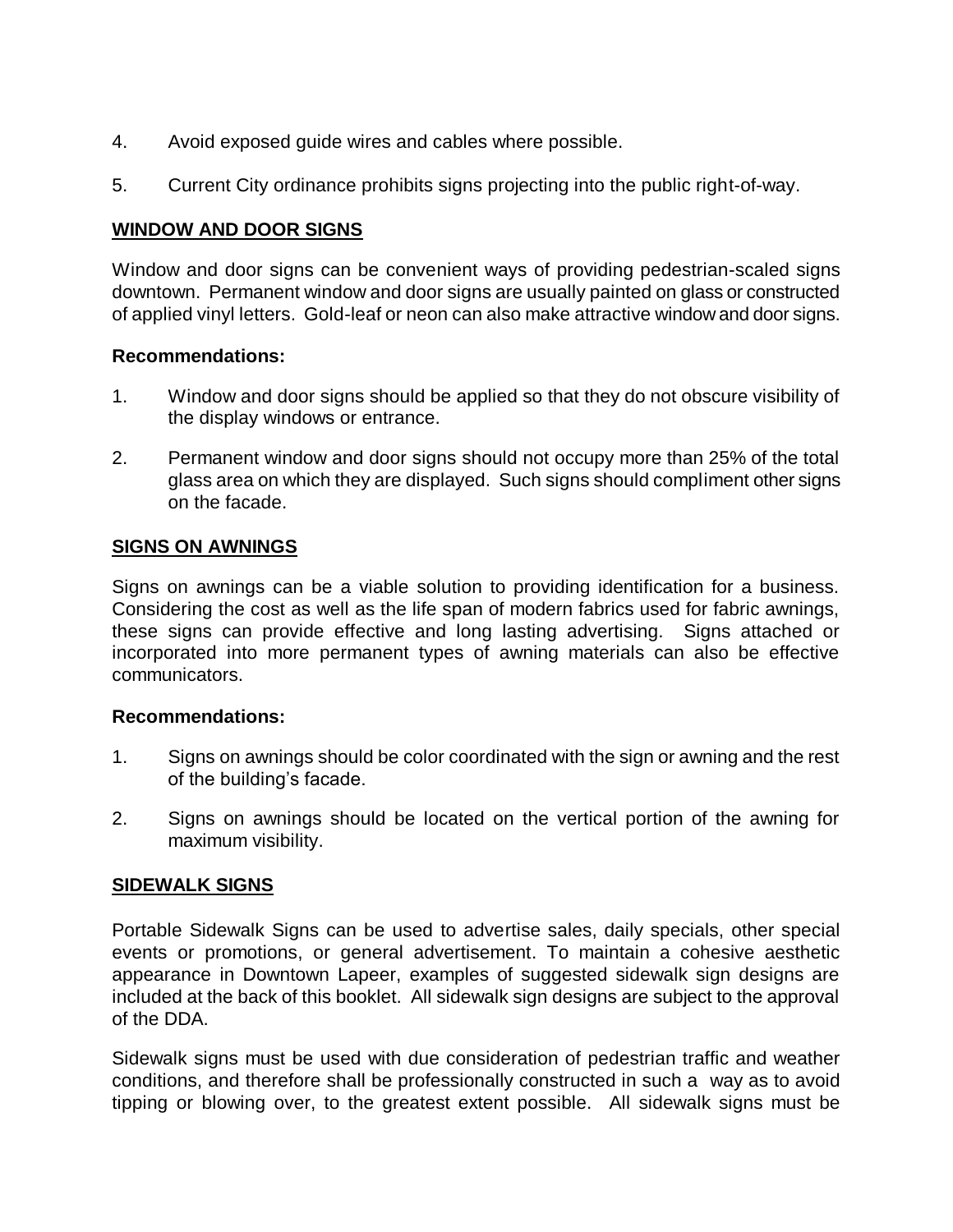removed from the sidewalk and placed indoors during non-business hours, in accordance with Article 7.17.J.2.1 of the City Zoning Ordinance. Please refer to the ordinance for a complete list of requirements.

## **COLOR, MATERIAL, AND LETTERING STYLES**

The color, material, and lettering style used in signs contributes to the overall character of the facades downtown. If well designed, the color, material and lettering styles of signs add interest and variety while, at the same time, clearly communicates to the pedestrians and customers.

## **Recommendations:**

- 1. Signs should use colors, materials, and lettering styles which relate to and compliment the buildings. In general, limit each sign to a maximum of three colors, two materials and one lettering style.
- 2. Where original sign colors, materials, lettering style, and placement can be documented, use the original as a guide in the design of new signs.
- 3. A wooden sign with raised letters, metal signs, painted signs, or neon or gold leafing are all appropriate in certain instances downtown.
- 4. New signs should have lettering as well as overall dimensions scaled to its location.
- 5. Nationally distributed heat-formed signs are usually inappropriate. If they are used, their color, lettering style, and lighting should compliment the building.
- 6. There are three types of lettering: decorative, sans serif and serif; each of which may be appropriate. As a general rule, lettering styles should relate to the architectural quality of the building as well as to the type of business being advertised.

## **ILLUMINATION OF SIGNS**

Illumination of signs is necessary for advertising at night. Properly done, illuminated signs can greatly enhance a business after dark and attract customers on late nights.

#### **Recommendations:**

- 1. The light source for signs should be designed as part of the sign or hidden from view.
- 2. Lighting should have true color rendition.
- 3. Exposed lights which produce glare are not recommended.
- 4. Avoid exposed electrical fixtures and conduit or wire. If this is not possible, design as part of the sign or paint to match background.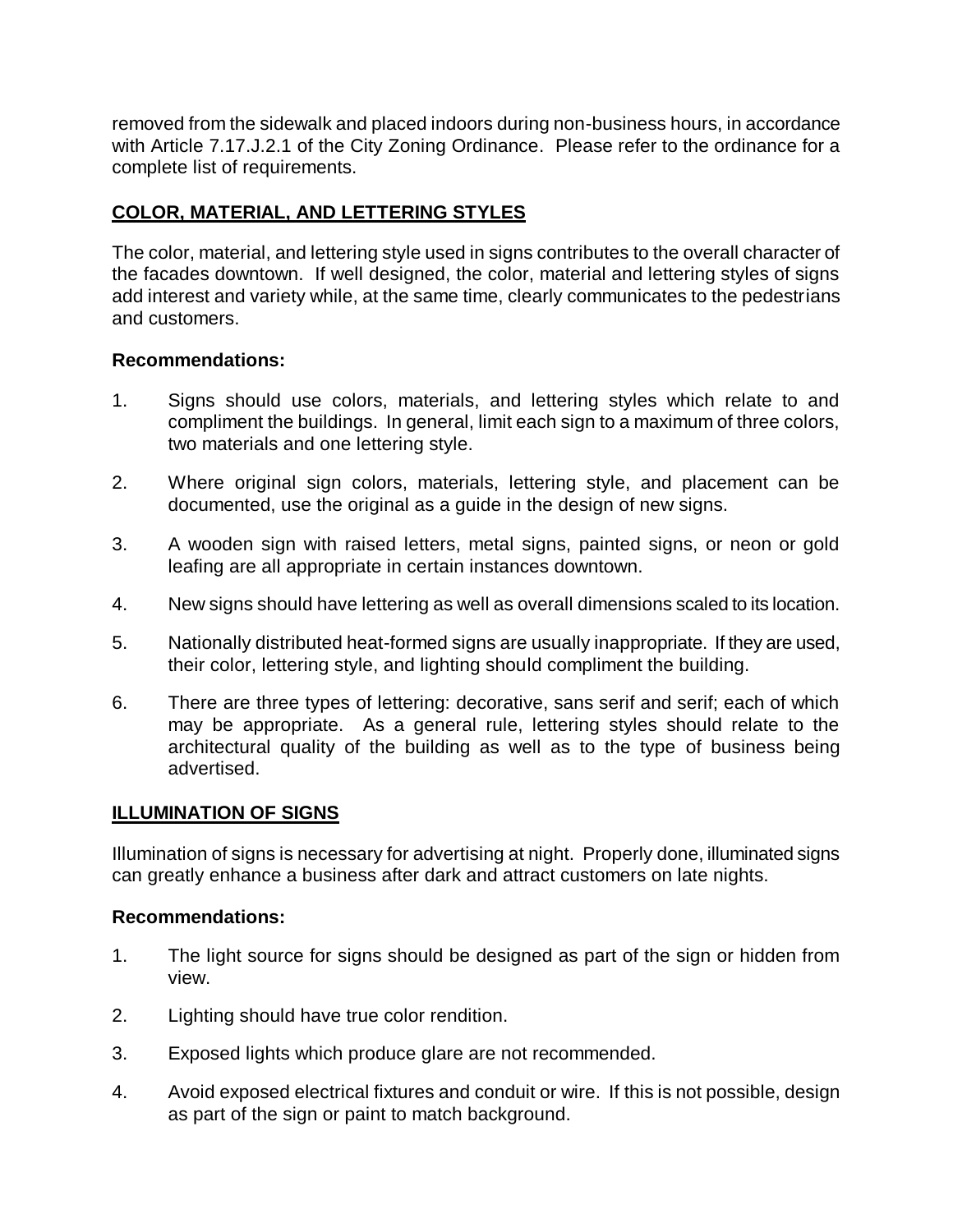## **SIGN ASSISTANCE PROGRAM APPLICATION**

| <b>Business Name:</b>               |                                           |  |
|-------------------------------------|-------------------------------------------|--|
| <b>Mailing Address:</b>             |                                           |  |
|                                     |                                           |  |
| Phone Number:                       |                                           |  |
| <b>Building Address:</b>            |                                           |  |
| <b>Building Owner:</b>              |                                           |  |
| <b>Building Owner's</b><br>Address: | <u> 2000 - Jan Barnett, mars et al. (</u> |  |
|                                     |                                           |  |

The following items must be provided:

| a            | Cost estimate \$             |
|--------------|------------------------------|
| $\mathsf{D}$ | Sign design/specifications   |
| C)           | Photo of the building facade |

The undersigned applicant affirms and understands that:

- A. The information submitted herein is true and accurate to the best of my (our) knowledge.
- B. I (we) have read and understand the Sign Assistance Program guidelines and agree to abide by these conditions.
- C. I (we) understand that receipt of a Sign Assistance Program commitment letter from the Downtown Development Authority does not constitute approval of a sign permit under the City of Lapeer zoning ordinance.
- D. I (we) agree that the proposed sign cannot be installed until the Downtown Development Authority reviews and acts upon this Sign Assistance Program application.

#### **SIGNATURES:**

| DAT.<br>_ |
|-----------|
| DATE:     |

Submit the completed application to the Downtown Development Authority Office at 576 Liberty Park, Lapeer, Michigan 48446.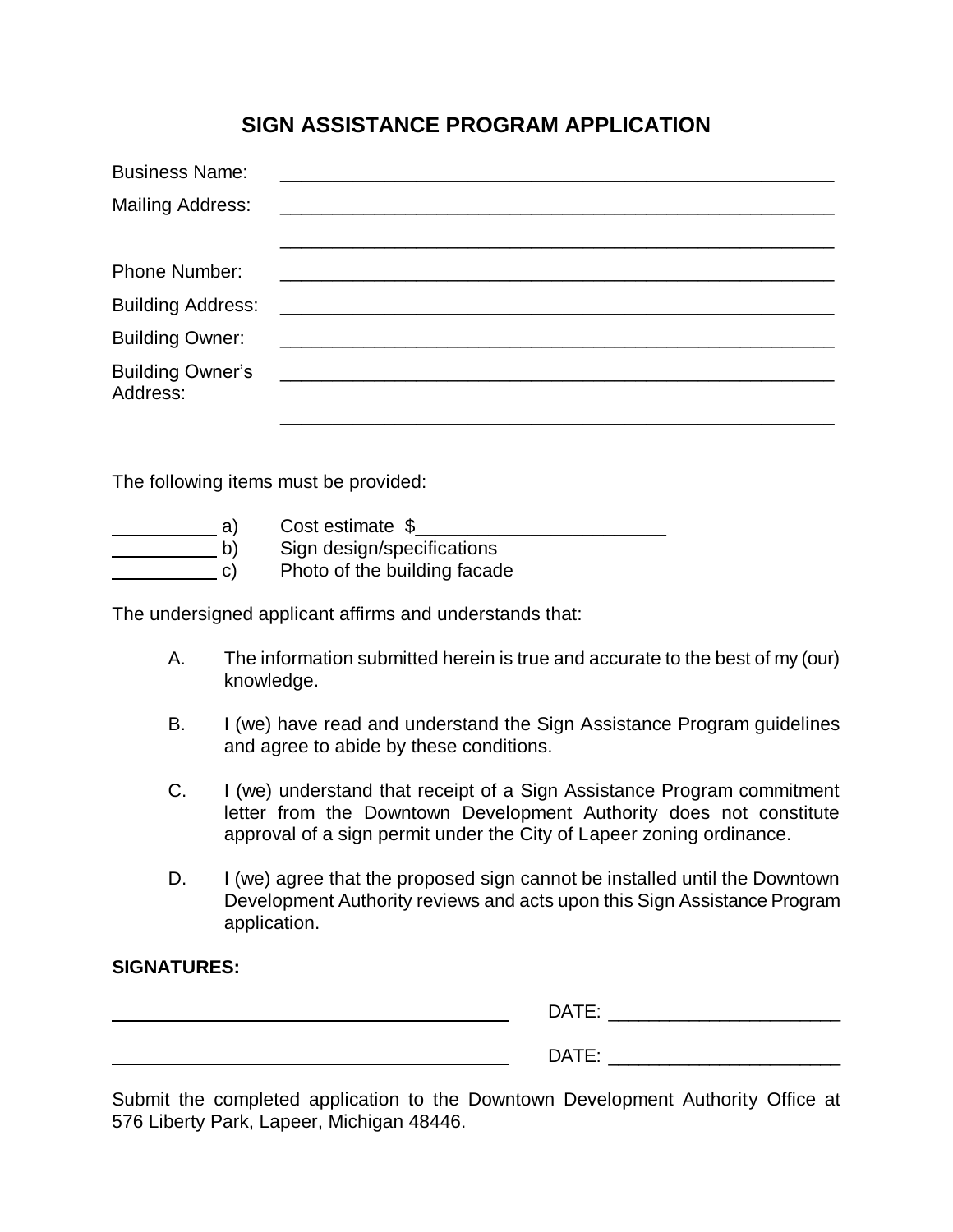## **SIGN CONTRACT**

**THIS AGREEMENT** is made and entered into on the <u>same day of second second</u>,  $\frac{1}{1-\frac{1}{2}}$ by and between the Downtown Development Authority of the City of Lapeer (the DDA) and

#### **RECITALS:**

<u>. Andre de la contrada de la contrada de la contrada de la contrada de la contrada de la contrada de la contra</u>

- A. The DDA is authorized by the Downtown Development Authority Act to improve land and construct, reconstruct, rehabilitate, equip and improve any building within the downtown district for the use in whole or in part of any public or private person or corporation.
- B. The DDA has adopted a Development Plan authorizing the DDA to provide architectural assistance to building owners on a contractual basis.
- C. The DDA has adopted Program Guidelines for a Sign Assistance Program to encourage high quality sign design within the Authority District Boundaries for the DDA.
- D. \_\_\_\_\_\_\_\_\_\_\_\_\_\_\_\_\_\_\_\_\_\_\_\_\_\_\_\_\_\_\_\_\_\_\_\_\_\_\_\_\_\_\_\_\_\_\_\_\_\_\_\_\_\_\_\_\_\_\_\_\_\_\_\_\_ has submitted a Sign Assistance Program Application to the DDA which has been approved by the DDA.

**NOW, THEREFORE,** the parties hereby agree as follows:

1. \_\_\_\_\_\_\_\_\_\_\_\_\_\_\_\_\_\_\_\_\_\_\_\_\_\_\_\_\_\_\_\_\_\_\_\_\_\_\_\_\_\_\_\_\_\_\_\_\_\_\_\_\_\_\_\_\_\_\_\_\_\_\_\_

shall install a sign on its business property within the Downtown Development Authority boundaries in accordance with the sign design submitted to the DDA and approved by the DDA. The sign shall comply with all of the recommendations of the Sign Assistance Program Design Guidelines and the City of Lapeer, Zoning Ordinance Section 7.17J.

2. In consideration for the compliance with the Sign Assistance Program Design Guidelines, and upon installation of the sign to the satisfaction of the Executive Director of the DDA and submission of proof of payment for the sign, the DDA shall pay to \_\_\_\_\_\_\_\_\_\_\_\_\_\_\_\_\_\_\_\_\_\_\_\_\_\_\_\_\_\_\_\_\_\_\_\_\_\_\_\_\_\_\_\_\_\_\_\_\_\_\_ the sum of

\_\_\_\_\_\_\_\_\_\_\_\_\_\_\_\_\_\_\_\_\_\_\_\_\_\_\_\_\_\_\_\_\_\_\_\_\_\_\_\_\_\_\_\_\_\_\_\_\_\_\_\_\_\_\_\_\_\_\_\_\_\_\_\_\_\_.

\_\_\_\_\_\_\_\_\_\_\_\_\_\_\_\_\_\_\_\_\_\_\_\_\_\_\_\_

\_\_\_\_\_\_\_\_\_\_\_\_\_\_\_\_\_\_\_\_\_\_\_\_\_\_\_\_

3. \_\_\_\_\_\_\_\_\_\_\_\_\_\_\_\_\_\_\_\_\_\_\_\_\_\_\_\_\_\_\_\_\_\_\_\_\_\_\_\_\_\_\_\_\_\_\_\_\_\_\_\_\_\_\_\_\_\_\_\_\_\_\_\_\_ shall not alter the sign or the sign design without advance written approval of the Executive Director of the Downtown Development Authority.

Dated: \_\_\_\_\_\_\_\_\_\_\_\_\_\_\_\_\_\_\_\_\_\_\_\_\_\_